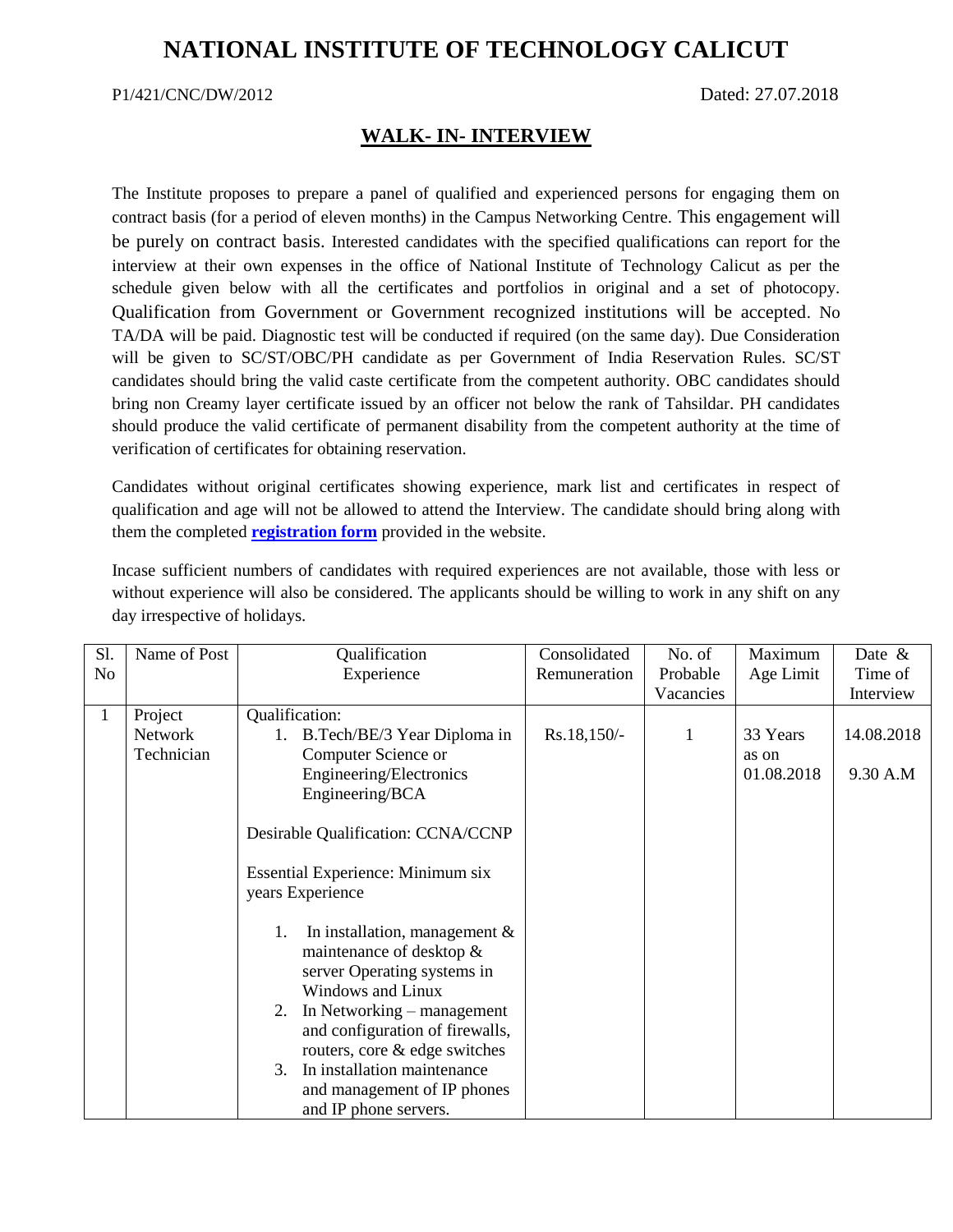| $\overline{2}$ | Project<br>Hardware<br>Technician                                        | Qualification:<br><b>B.Tech/BE</b> in Computer<br>1<br>Engineering/Electronics<br>Engineering or 3 Year<br>Diploma in Computer<br>Science/Hardware Engineering<br>or BCA<br>Desirable Qualification:<br><b>MCP/MCSA /MCSE</b><br>Essential Experience: Minimum six<br>years experience<br>In installation, management $\&$<br>1<br>maintenance of desktop &<br>server Operating systems in<br>Windows and Linux<br>In troubleshooting and<br>2<br>maintenance of<br>Laptop/Desktop computers<br>3<br>In installation maintenance<br>and management of IP phones<br>and IP phone servers. | Rs.16,500/-   | 1  | 33 Years<br>as on<br>01.08.2018 | 14.08.2018<br>9.30 A.M |
|----------------|--------------------------------------------------------------------------|------------------------------------------------------------------------------------------------------------------------------------------------------------------------------------------------------------------------------------------------------------------------------------------------------------------------------------------------------------------------------------------------------------------------------------------------------------------------------------------------------------------------------------------------------------------------------------------|---------------|----|---------------------------------|------------------------|
| 3              | Project<br>Junior<br>Network<br>Technician                               | Qualification:<br>1. B.Tech/BE in Computer<br>Engineering/Electronics<br>Engineering or 3 Year<br>Diploma in Computer<br>Engineering / Electronics<br>Engineering / BCA<br>Desirable Qualification: CCNA/CCNP<br>Essential Experience: Minimum five<br>years experience<br>1. In installation, management $&$<br>maintenance of Operating<br>Systems like Windows and<br>Linux<br>2. In Networking<br>3. In troubleshooting and<br>maintenance of<br>Laptop/Desktop computers.<br>4. In installation maintenance<br>and management of IP phones<br>and IP phone servers.                 | Rs.16,500/-   | 2  | 33 Years<br>as on<br>01.08.2018 | 14.08.2018<br>9.30 A.M |
| $\overline{4}$ | Technical<br>Assistant<br>(Networking<br>and<br>Hardware<br>Maintenance) | <b>Qualification:</b><br>1. B.Tech/BE/3 Year Diploma in<br>Computer Science or<br>Engineering/Electronics<br>Engineering/BCA<br><b>Essential Experience:</b> Minimum five<br>years Experience<br>1. In installation, management $&$<br>maintenance of desktop $\&$                                                                                                                                                                                                                                                                                                                       | $Rs.15,125/-$ | 13 | 33 Years<br>as on<br>01.08.2018 | 14.08.2017<br>9.30 A.M |